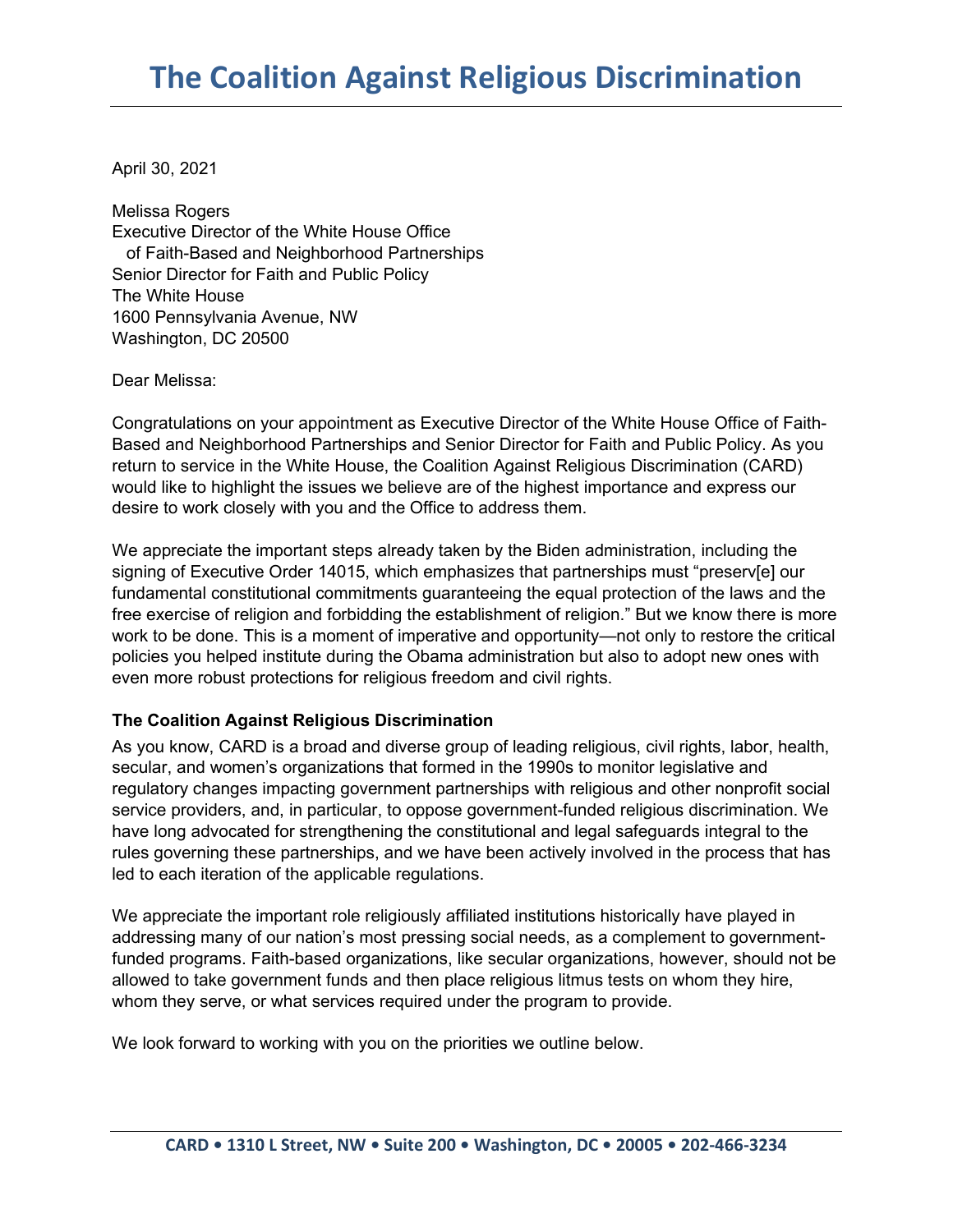## **Restore protections for people who use federally funded social services programs.**

In 2016, CARD welcomed the Obama administration regulations that strengthened religious freedom safeguards for beneficiaries of federally funded social service programs, which were based on the consensus policy recommendations that you worked to build. To our great disappointment—and despite strong opposition from a wide range of organizations, the Trump administration stripped these religious freedom protections from the regulations and made other changes that undermine beneficiaries' rights. These regulations eliminate notice and alternative provider requirements, expand religious exemptions for providers, and redefine "indirect aid." The Trump administration put the interests of taxpayer-funded entities, some of which receive millions of dollars each year of government money, ahead of the needs of people, often vulnerable and marginalized, seeking critical social services. The new rules make it harder for people to get the services they need and undermine the effectiveness of government-funded programs.

Accordingly, we urge the Biden administration to restore the notice and alternative provider provisions, adopt a legally accurate definition of "indirect aid," and further strengthen safeguards in social service programs. These steps will help ensure people never face the stark choice between accessing the services they need or remaining true to their own religion or beliefs. Restoring these provisions will ensure faith-based organizations cannot take government funds and then require people they serve to participate in religious activities, place religious litmus tests on who they serve, or refuse to provide services required under the program.

# **End federally funded employment discrimination.**

Effective government partnership with faith-based groups does not require the sanctioning of federally funded discrimination. The previous administration, however, didn't just maintain controversial policies allowing taxpayer-funded employment discrimination, but expanded them. Government-funded employers should not be allowed to impose a religious test on their applicants or employees—no one should be disqualified from a taxpayer-funded job because they are the "wrong" religion.

## *Restore protections for the employees of federal contractors.*

Executive Order 11246 protects the employees of federal contractors against employment discrimination. Decades after the order was signed by President Lyndon Johnson, President George W. Bush added a religious exemption to allow federal contractors to discriminate "with respect to the employment of individuals of a particular religion." This religious exemption was, and continues to be, a highly controversial and harmful policy. We urge the Biden administration to restore Executive Order 11246's protections against religious discrimination. In addition, we urge the administration to rescind the rule, "Implementing Legal Requirements Regarding the Equal Opportunity Clause's Religious Exemption," which erroneously expands how the order's religious exemption is applied.

## *Protect employees working in federal grant programs.*

The George W. Bush administration also used executive orders, regulations, and Office of Legal Counsel (OLC) memoranda to advance policies that allow federally funded grantees to engage in employment discrimination. We urge the Biden administration to finally put an end to these discriminatory policies.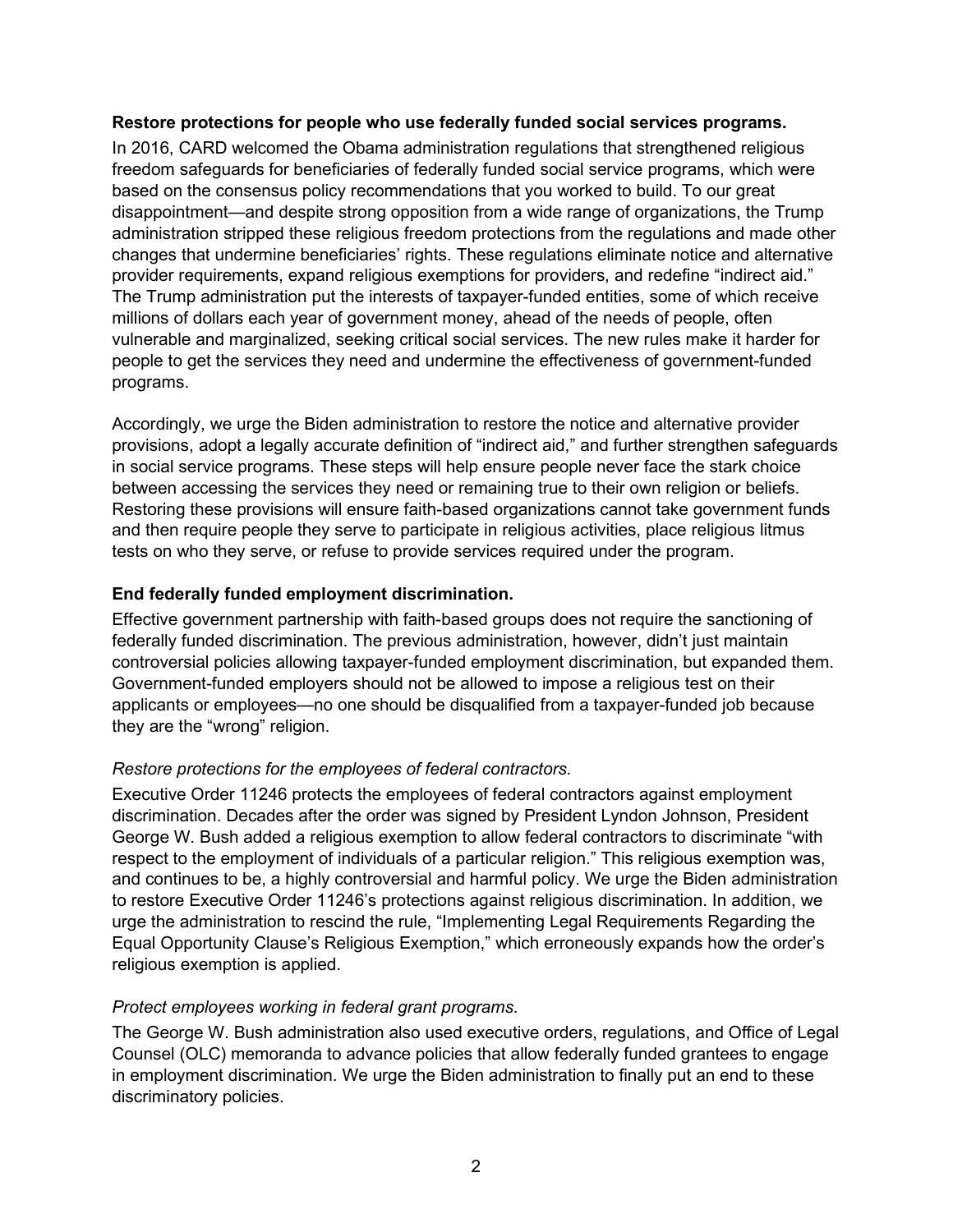To reach that goal, the administration must request that the OLC review the memorandum opinion, "Re: Application of the Religious Freedom Restoration Act to the Award of a Grant Pursuant to the Juvenile Justice and Delinquency Prevention Act" (June 29, 2007) (OLC RFRA Memo), which misapplies the Religious Freedom Restoration Act (RFRA) to require that federal agencies exempt religious organizations from federal nondiscrimination provisions tied to grant programs. This interpretation of RFRA wrongly provides a blanket override of statutory religious nondiscrimination provisions, threatening core civil rights and religious freedom protections. The administration must also revoke the provisions in regulations that permit federal grantees to discriminate in employment on the basis of religion.

#### **Revisit policies, guidance, opinions, memoranda, and other actions.**

One of the main ways prior administrations advanced religious discrimination and other problematic policies was through the misuse of RFRA. Some of us were members of the Coalition for the Free Exercise of Religion, which led the effort to persuade Congress to enact RFRA; yet, we all agree RFRA was meant to be a shield to protect religious freedom, not a sword to allow discrimination against others. The government should only grant religious exemptions when they are necessary to protect religious exercise and are not part of a scheme to deny rights to others.

Two memoranda are most troubling: the OLC RFRA Memo, explained above, and the Attorney General's memorandum on "Federal Law Protections for Religious Liberty" (Oct. 6, 2017). These memoranda wrongly assert that RFRA authorizes blanket exemptions to laws that protect against discrimination. Together, they dismiss the government's compelling interest in enforcing prohibitions on religious employment discrimination, and even go so far as refusing to recognize the compelling interest in eradicating discrimination against protected characteristics other than race. They also fail to acknowledge the constitutional limits on the government's ability to grant exemptions under RFRA—the Establishment Clause prohibits the government from granting religious exemptions that "impose unjustified burdens" on others (*e.g., Cutter v. Wilkinson*, 544 U.S. 709, 726 (2005)).

The repercussions of these memoranda have been far reaching—numerous regulations, policies, guidances, certifications, directives, and exemptions issued by the Trump administration reference these two memoranda or use the same unsound analysis. For example, the Department of Health and Human Services granted an exemption under RFRA to a regulation barring discrimination, thus allowing service providers to use a religious litmus test to decide who can participate in taxpayer-funded programs. In South Carolina, this has harmed children in foster care by allowing discrimination against Catholic, Jewish, and LGBTQ families which narrows the pool of qualified adults who can help.

We urge the Biden administration to revisit the flawed analysis and conclusions in the memoranda, and to ensure they comport with the law and uphold the civil rights of everyone. The administration should also revise the numerous other policies in place that are based on the memoranda or the same misinterpretations of the law.

\* \* \*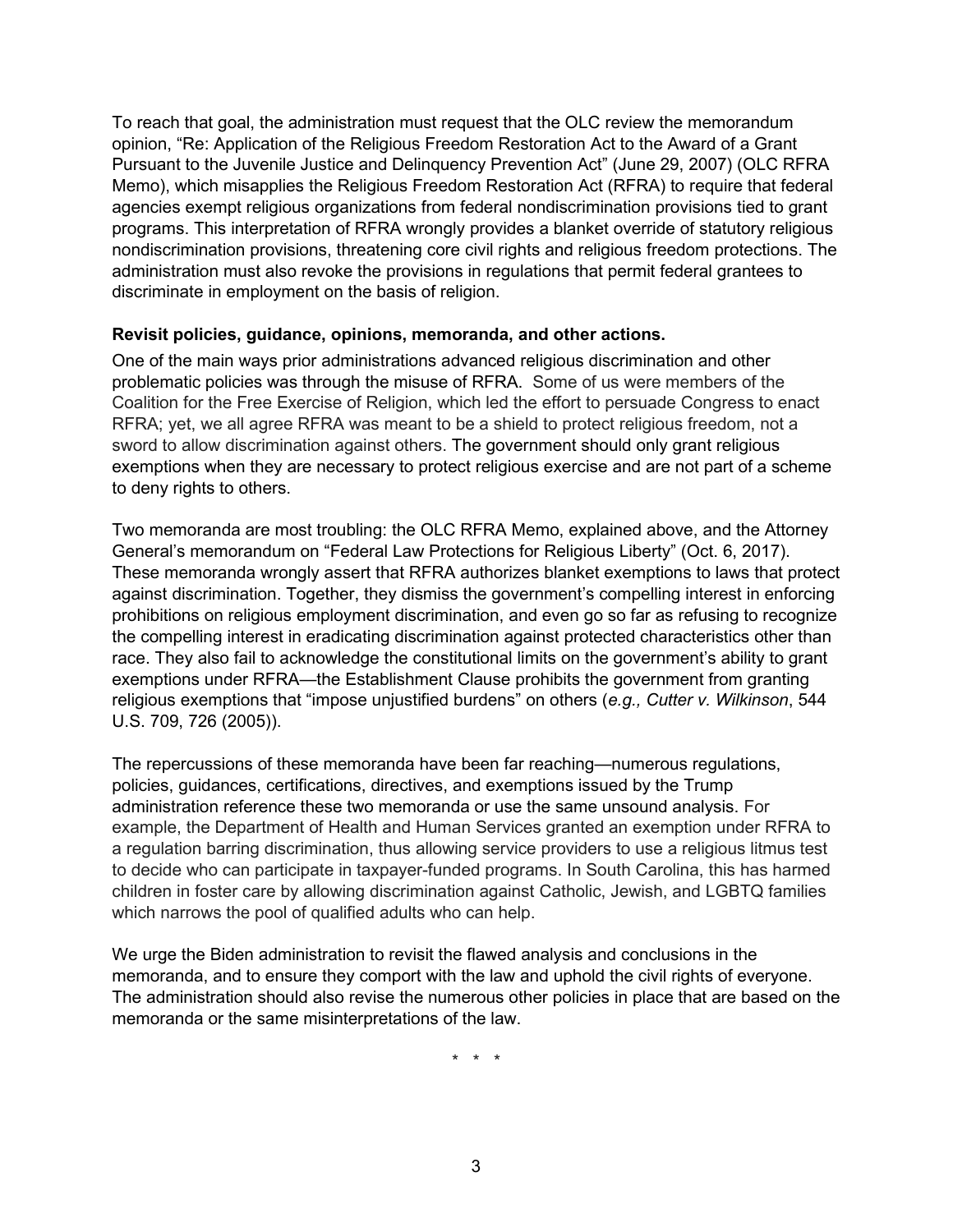Each of the policies we have highlighted undermine the fundamental principle of religious freedom and could result in people losing access to critical services or facing discrimination. We urge this administration to quickly take concrete steps to restore religious freedom and signal that it rejects the misuse of this fundamental American value.

We look forward to working with you to put these principles into action and build toward a better future—one that values religious freedom and equality for all.

Sincerely,

ADL (Anti-Defamation League) African American Ministers In Action Alliance of Baptists American Atheists American Civil Liberties Union American Conference of Cantors American Federation of Teachers American Humanist Association American Jewish World Service Americans United for Separation of Church and State Autistic Self Advocacy Network B'nai B'rith International Baptist Joint Committee for Religious Liberty Bayard Rustin Liberation Initiative Bend the Arc: Jewish Action Catholics for Choice Center for American Progress Center for Inquiry Center for LGBTQ Economic Advancement & Research (CLEAR) Center for Reproductive Rights Central Conference of American Rabbis CHANGE (Center for Health & Gender Equity) Council for Global Equality Disciples Center for Public Witness Disciples Justice Action Network Equal Partners in Faith Equality California Equality Federation Family Equality FORGE, Inc. Freedom From Religion Foundation GLAAD GLBTQ Legal Advocates & Defenders (GLAD) **GLSEN** Hindu American Foundation Human Rights Campaign Interfaith Alliance